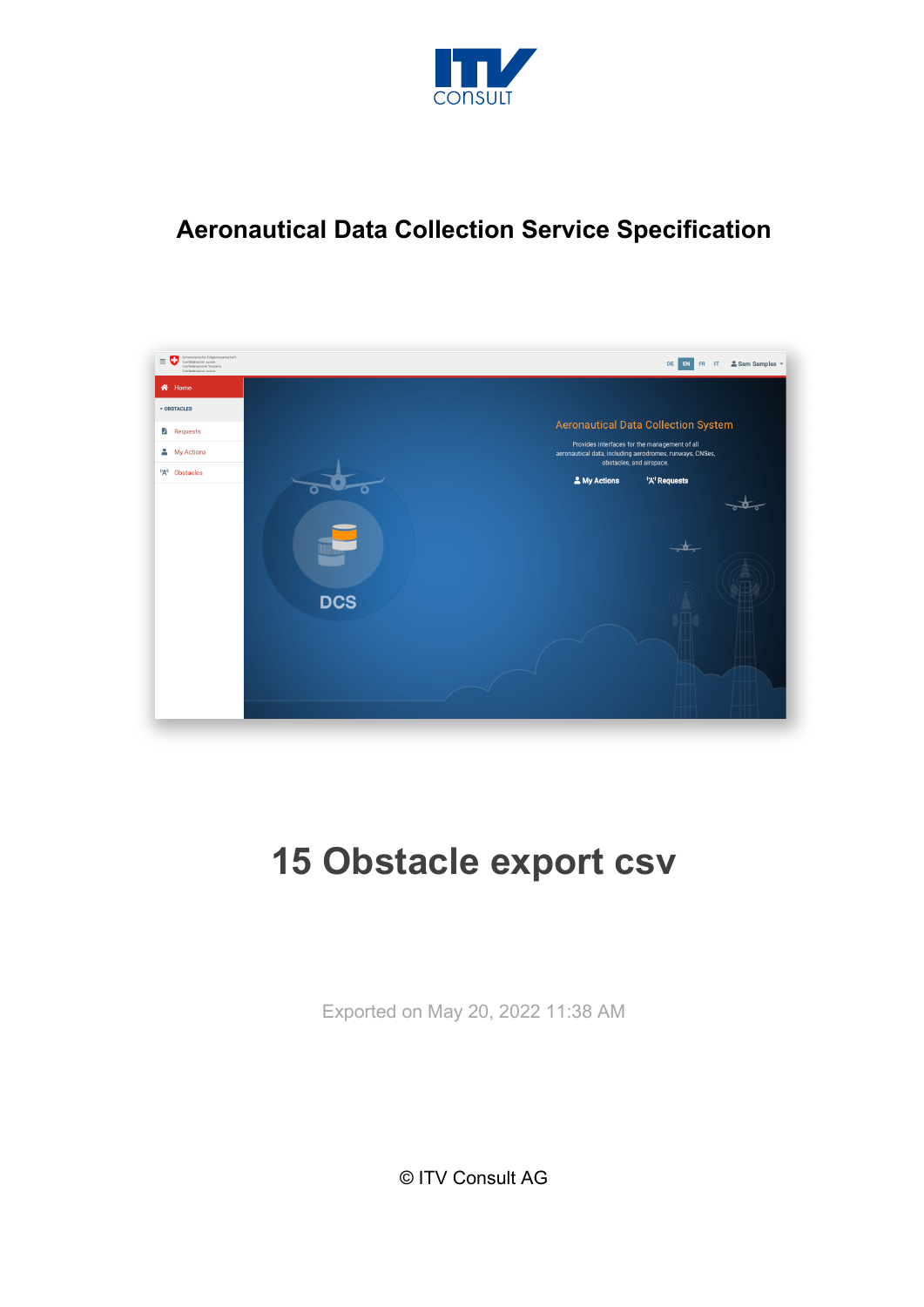

#### **Table of Contents**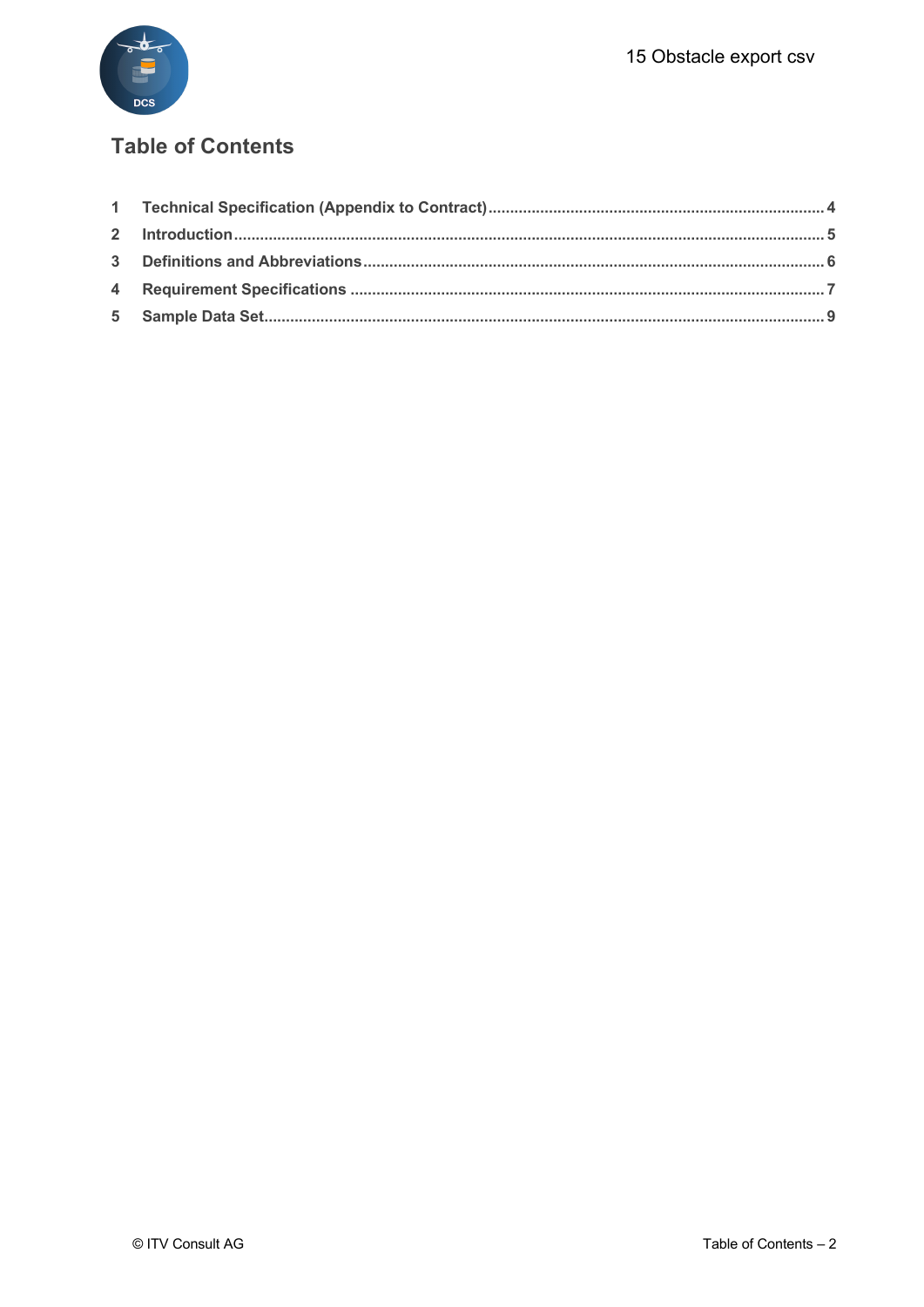

| <b>Title</b>           | Obstacle export csv                                 |
|------------------------|-----------------------------------------------------|
| ID                     | 15                                                  |
| <b>Planned Release</b> | 0.3                                                 |
| <b>Status</b>          | <b>FINAL</b>                                        |
| <b>Revision</b>        | 1.01 of 2022-05-20: Filenames (ID 15.01), editorial |

| Approval         | <b>Name</b>               | Date       |
|------------------|---------------------------|------------|
| <b>Author</b>    | <b>Ruedi Schneeberger</b> | 2022-02-25 |
| <b>Reviewer</b>  |                           |            |
| <b>Developer</b> | <b>Zachary Light</b>      | 2022-03-02 |
| <b>Approver</b>  | Markus Luginbühl          | 2022-03-11 |

#### **Summary**

• CSV

- Summary
- Technical Specification (Appendix to Contract)
- Introduction
- Definitions and Abbreviations
- Requirement Specifications
- Sample Data Set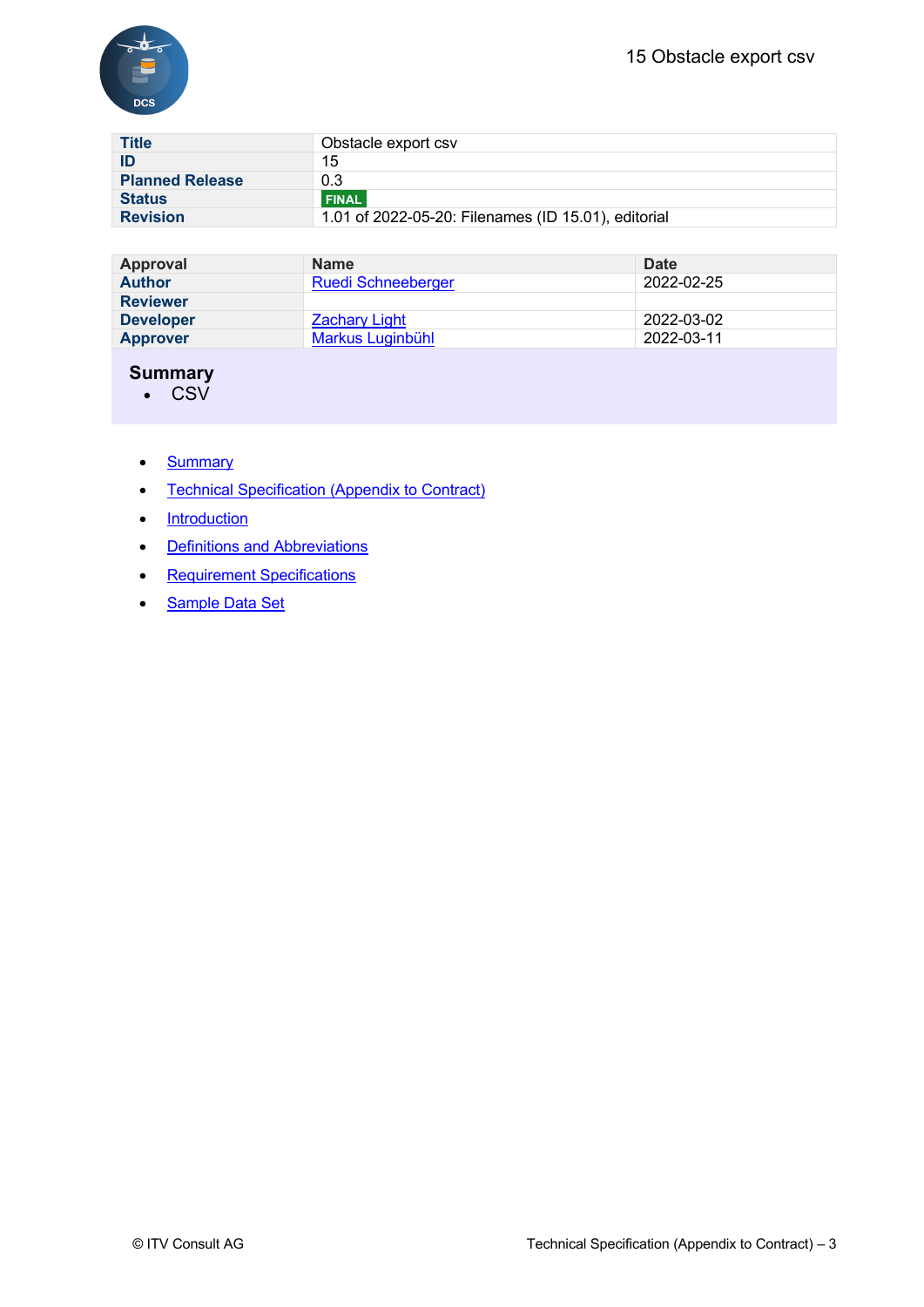

# **1 Technical Specification (Appendix to Contract)**

| ID     | <b>Mandatory Requirements</b>                                                                                                                         | Interpretation /<br><b>Clarification</b> | <b>SP</b> |
|--------|-------------------------------------------------------------------------------------------------------------------------------------------------------|------------------------------------------|-----------|
| TPTS24 | The web platform must be able to export specific data (at least<br>in XML, PDF, XLS, CSV, KML, TXT, GeoJSON, SHP, geoTIFF<br>and GeoPackage formats). |                                          |           |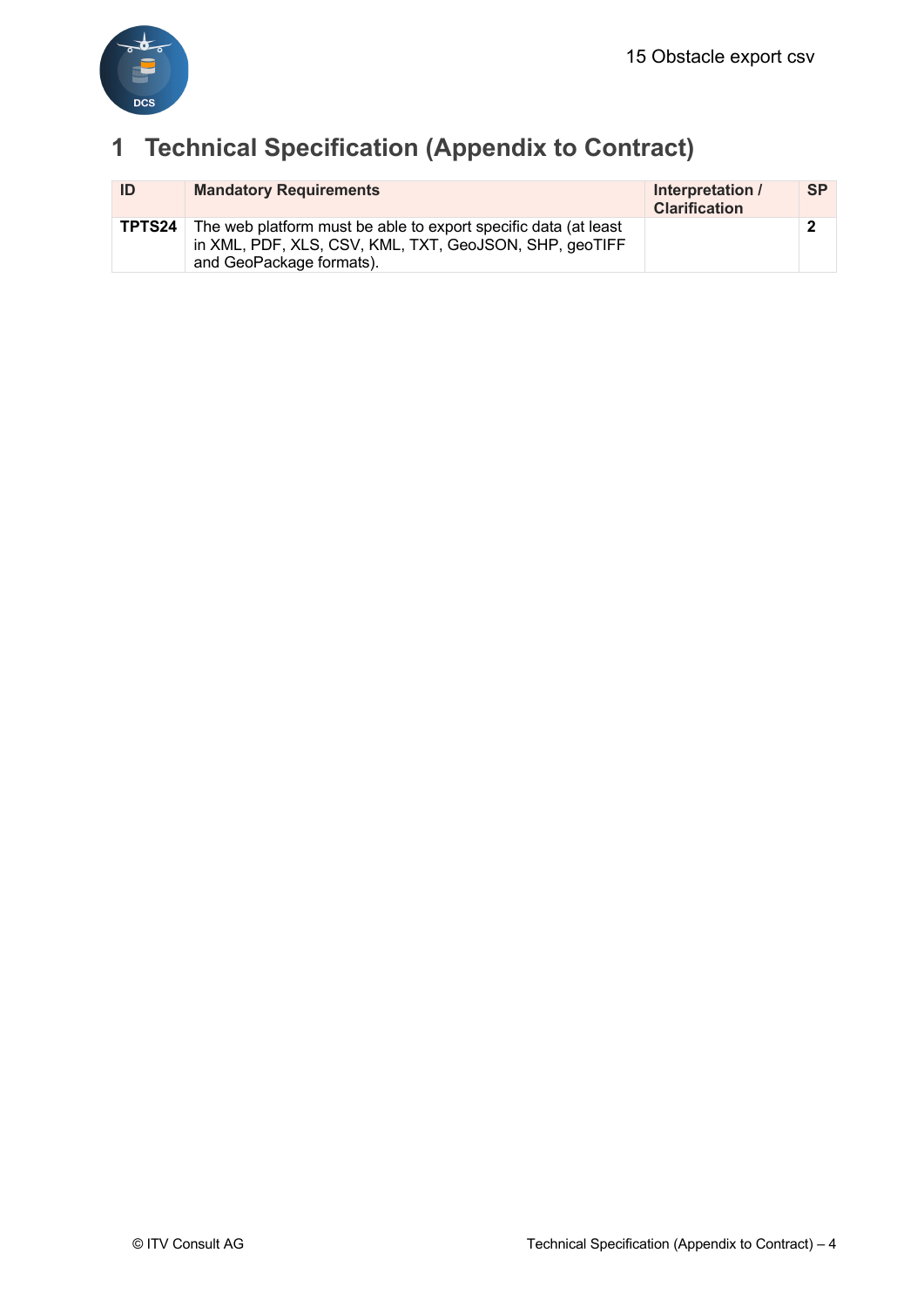

## **2 Introduction**

Obstacle data is available as a CSV text file (DSV to be more precise). The CSV is one format of the delivery of active obstacles to the data users and as a base for creating and updating aeronautical information products (AIP and charts). It has identical content as the corresponding KMZ file.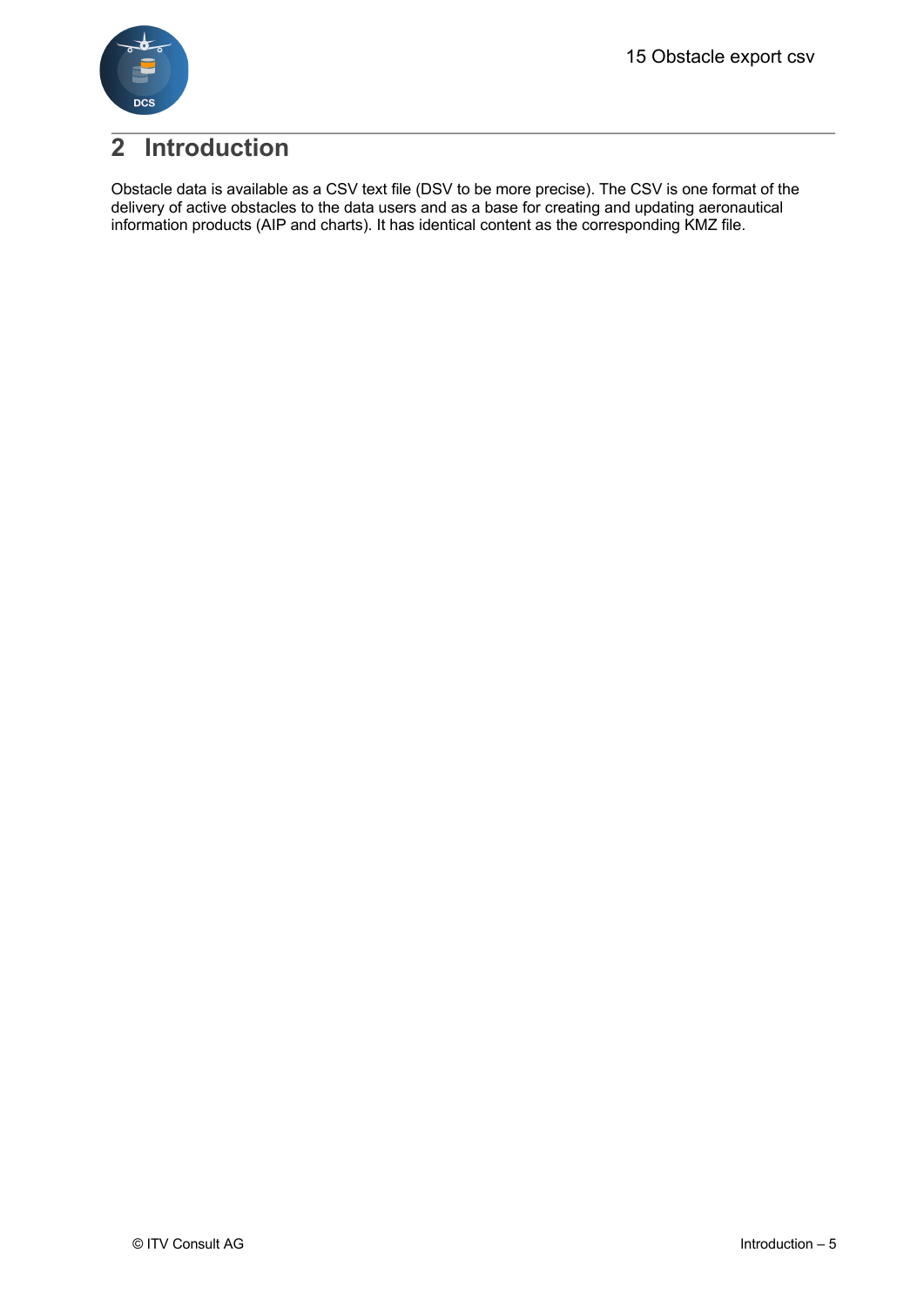

# **3 Definitions and Abbreviations**

| Active Obstacles | The file Active_Obstacles_ <yyyy-mm-dd_hhmmss+>.csv</yyyy-mm-dd_hhmmss+>                                                                                                                                                                                                                                             |
|------------------|----------------------------------------------------------------------------------------------------------------------------------------------------------------------------------------------------------------------------------------------------------------------------------------------------------------------|
| <b>CSV</b>       | <b>Comma Separated Values</b><br>A CSV-File is a text file with a tabular structure where the values in a row are<br>separated by commas.<br>The term CSV-File is also commonly used for DSV files where the delimiter<br>character separating the values in each row does not have to be a comma. --><br><b>DSV</b> |
| <b>DCS</b>       | Data Collection System                                                                                                                                                                                                                                                                                               |
| <b>DSV</b>       | A format that uses Delimiter Separated Values to store a tabular data structure by<br>separating the values in each row with specific delimiter characters.<br>The character chosen as a delimiter is the vertical bar   (also called pipe character)<br>which has no occurrence in the data fields.                 |
| effectiveDate    | The date of the last change of the obstacle. This change can be:<br>The obstacle has been activated or inactivated<br>Some properties of the obstacle have changed (e.g geometry, marking or<br>lighting)                                                                                                            |
| <b>OMS</b>       | Obstacle Management System (The system in use at FOCA before its replacement<br>by DCS)                                                                                                                                                                                                                              |
| Texport          | The instance in time of the export                                                                                                                                                                                                                                                                                   |
| <b>UUID</b>      | Universally Unique Identifier, a 128 bit number that is used to identify information<br>across a computer system.                                                                                                                                                                                                    |
|                  |                                                                                                                                                                                                                                                                                                                      |
|                  |                                                                                                                                                                                                                                                                                                                      |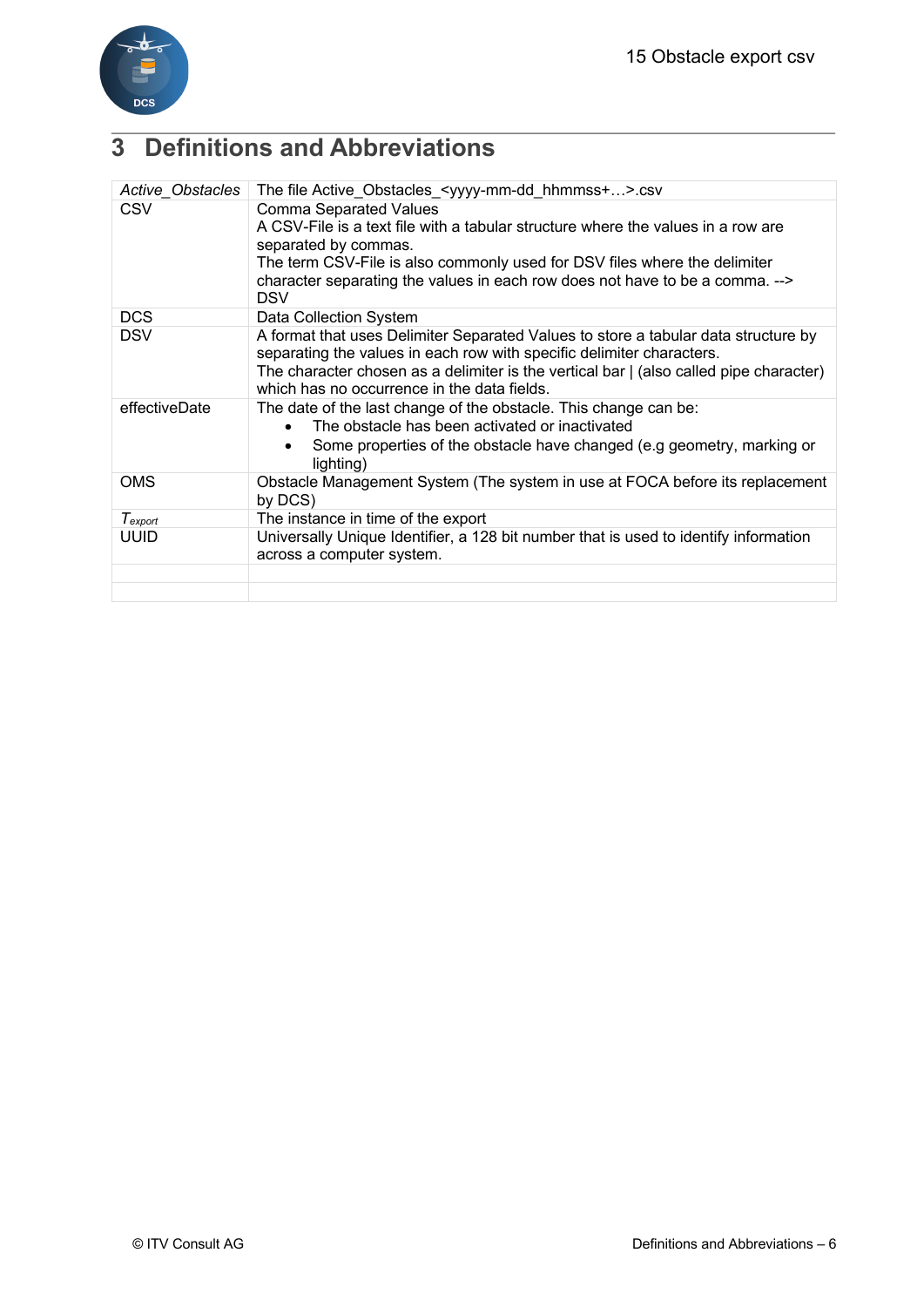

# **4 Requirement Specifications**

| ID    | <b>Requirement</b>                                                                                                         |                   |
|-------|----------------------------------------------------------------------------------------------------------------------------|-------------------|
| 15.01 | The file Active Obstacle.zip contains:                                                                                     |                   |
|       | Active_Obstacle_ <yyyy-mm-dd_hhmmss+>.csv containing all</yyyy-mm-dd_hhmmss+>                                              |                   |
|       | active obstacles in a tabular structure.                                                                                   |                   |
|       | Active_Obstacle_ <yyyy-mm-dd_hhmmss+>.csv.sha512 containing<br/><math display="inline">\bullet</math></yyyy-mm-dd_hhmmss+> |                   |
|       | a SHA-512 checksum of the Active_Obstacle_ <yyyy-mm-< td=""><td></td></yyyy-mm-<>                                          |                   |
|       | dd hhmmss>.csv file                                                                                                        |                   |
| 15.02 | The file is exported (at $T_{\text{export}}$ ) every day at approx. 00:05 UTC                                              |                   |
| 15.04 | <b><yyyy-mm-dd_hhmmss></yyyy-mm-dd_hhmmss></b> in the Filename is the datetime of $T_{export}$<br>The file contains:       |                   |
| 15.05 |                                                                                                                            |                   |
|       | All obstacles with status Active ("state"=A) and "effectiveDate" <=                                                        |                   |
|       | Texport<br>The content the file is specified below                                                                         |                   |
| 15.06 | Each obstacle is provided as one or more lines, each of them representing                                                  |                   |
|       | one obstacle point.                                                                                                        |                   |
| 15.07 | For polygon obstacles the first and last points are identical                                                              |                   |
| 15.08 | The field UUID contains a type 4 universally unique identifier                                                             | <b>UUID</b>       |
| 15.09 | The field REC_NR contains a sequential number of the obstacle point (1n)                                                   | REC NR            |
| 15.10 | The field NAME contains the Registration Number.                                                                           | <b>NAME</b>       |
|       | The Registration Number is a 10 character text string.                                                                     |                   |
|       | There are two types for registration numbers supported:                                                                    |                   |
|       | <mmm><cc><nnnnn> : for obstacls transferred from OMS</nnnnn></cc></mmm>                                                    |                   |
|       | <cc><zzzzzzzz> : for obstacles collected in DCS<br/><math>\bullet</math></zzzzzzzz></cc>                                   |                   |
|       | Where:                                                                                                                     |                   |
|       | <mmm> is a 3 digit number<br/>٠</mmm>                                                                                      |                   |
|       | <nnnnn> is a 5 digit number<br/><math display="inline">\bullet</math></nnnnn>                                              |                   |
|       | <zzzzzzzz> is a 8 digit number</zzzzzzzz>                                                                                  |                   |
|       | <cc> is the two letter abbreviation for the Canton (of the first point of<br/><math>\bullet</math></cc>                    |                   |
|       | the obstacle) or "HL" for power lines.                                                                                     |                   |
| 15.11 | The field AIRPORT contains the location indicator of the referenced airport if                                             | <b>AIRPORT</b>    |
|       | the obstacle is within the obstacle limitation surface perimeter                                                           |                   |
| 15.12 | The field TYPE indicates the obstacle type according to AIXM 5.1.1. The                                                    | <b>TYPE</b>       |
|       | following types are currently used:                                                                                        |                   |
|       | <b>BRIDGE</b><br>$\bullet$                                                                                                 |                   |
|       | <b>BUILDING</b><br>$\bullet$                                                                                               |                   |
|       | CABLE_CAR                                                                                                                  |                   |
|       | <b>CATENARY</b>                                                                                                            |                   |
|       | CRANE                                                                                                                      |                   |
|       | <b>POLE</b>                                                                                                                |                   |
|       | <b>STACK</b>                                                                                                               |                   |
|       | TRANSMISSION_LINE<br>$\bullet$                                                                                             |                   |
|       | <b>VEGETATION</b><br>$\bullet$<br><b>WINDMILL</b><br>$\bullet$                                                             |                   |
| 15.13 | The field STATUS is A for:                                                                                                 | <b>STATUS</b>     |
|       | $A =$ active (the obstacle is present)                                                                                     |                   |
| 15.14 | The field GEO LON contains the longitude of the obstacle point in decimal                                                  | GEO_LON           |
|       | degrees referenced to WGS-84 (epsg:4326).                                                                                  |                   |
| 15.15 | The field GEO_LAT contains the latitude of the obstacle point in decimal                                                   | <b>GEO LAT</b>    |
|       | degrees referenced to WGS-84 (epsg:4326).                                                                                  |                   |
| 15.16 | The field TOP_AMSL contains the mean sea level elevation of the top of the                                                 | TOP AMSL          |
|       | obstacle point in meters referring to Swiss LN02 (epsg:5728)                                                               |                   |
| 15.17 | The field HEIGHT_AGL contains the height of the vertical structure or                                                      | <b>HEIGHT_AGL</b> |
|       | pylon/mast above the ground in meters                                                                                      |                   |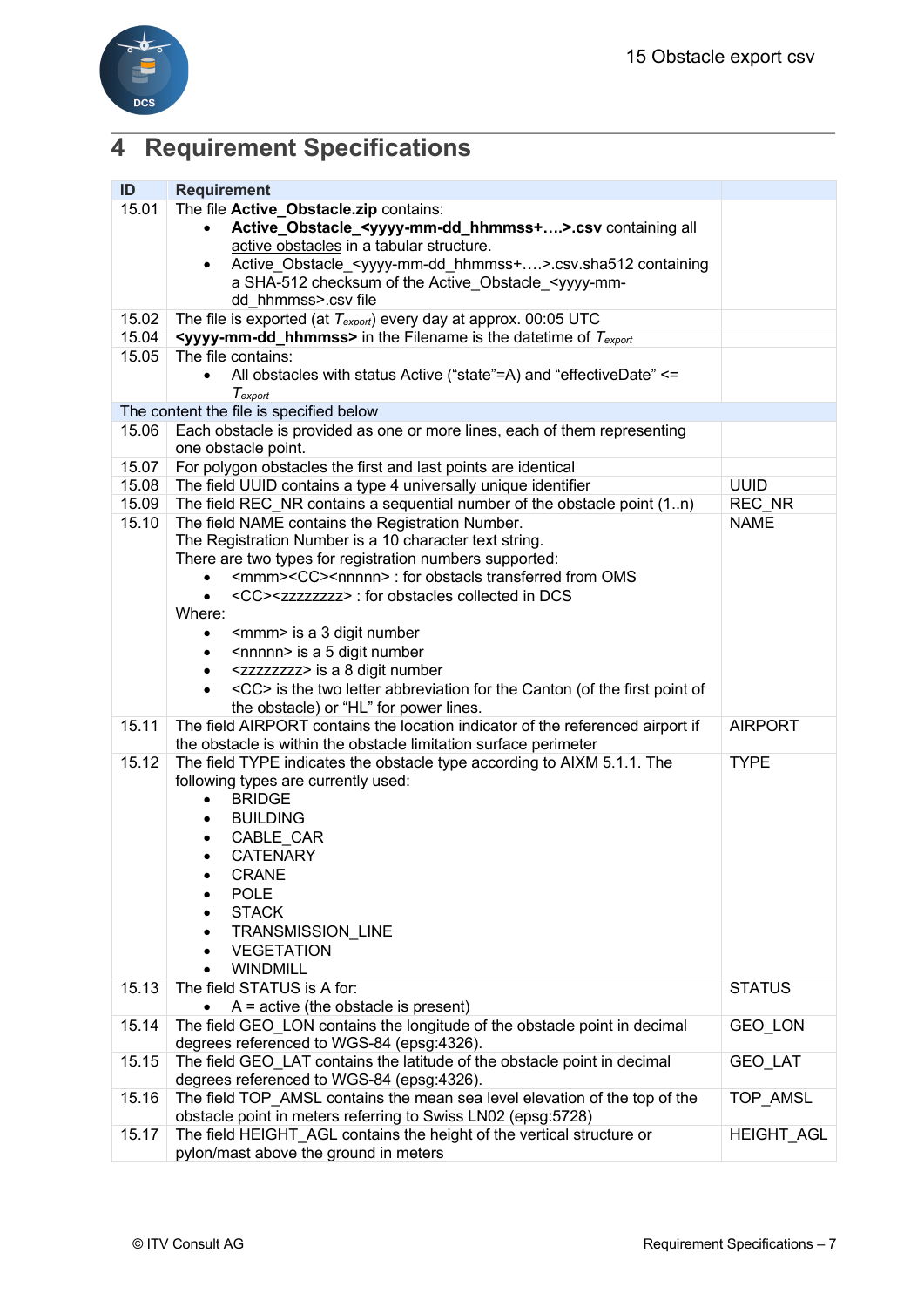

| ID    | <b>Requirement</b>                                                                                               |                 |  |
|-------|------------------------------------------------------------------------------------------------------------------|-----------------|--|
| 15.18 | The field RADIUS contains the radius in meters of an obstacle of circular<br>shape (e.g. boom length of a crane) | <b>RADIUS</b>   |  |
| 15.19 | The field WEF contains the effective date of the obstacle (the date of the last<br>update of the obstacle)       | <b>WEF</b>      |  |
| 15.20 |                                                                                                                  | <b>MARKING</b>  |  |
|       | The field MARKING contains the marking information:                                                              |                 |  |
|       | NONE: no marking<br>$\bullet$                                                                                    |                 |  |
|       | RED_WHITE_RED<br>$\bullet$                                                                                       |                 |  |
|       | ORANGE CANVAS<br>$\bullet$                                                                                       |                 |  |
|       | ORANGE SPHERES<br>$\bullet$                                                                                      |                 |  |
|       | <b>CABLE WARNER</b><br>$\bullet$                                                                                 |                 |  |
|       | MARKED (type of marking unknown)<br>$\bullet$                                                                    |                 |  |
| 15.21 | The field LIGHTING contains the lighting information:                                                            | <b>LIGHTING</b> |  |
|       | NONE: no lighting<br>$\bullet$                                                                                   |                 |  |
|       | LOW: Low intensity light<br>$\bullet$                                                                            |                 |  |
|       | MEDIUM : Medium intensity light<br>$\bullet$                                                                     |                 |  |
|       | HIGH: High intensity light (can have low intensity light during the                                              |                 |  |
|       | night)                                                                                                           |                 |  |
|       | LIGHTED (intensity of lighting unknown)                                                                          |                 |  |
| 15.22 | The field GROUP contains the following information:                                                              | <b>GROUP</b>    |  |
|       | YES : the obstacle represents multiple obstacles in the immediate                                                |                 |  |
|       | vicinity                                                                                                         |                 |  |
|       | NO: the obstacle is representing a single obstacle                                                               |                 |  |
| 15.23 | The field STYLE indicates the style to apply as graphical representation of the                                  | <b>STYLE</b>    |  |
|       | obstacle.                                                                                                        |                 |  |
|       | See 10.14 Obstacle data presentation rules for a style map                                                       |                 |  |
|       | Encoding and format                                                                                              |                 |  |
| 15.24 | The encoding is UTF-8                                                                                            |                 |  |
| 15.25 | The format is a DSV text file with the vertical bar   (hex 7c also called pipe) as                               |                 |  |
|       | the delimiter character.                                                                                         |                 |  |
| 15.26 | The line separator is the new line character (hex a)                                                             |                 |  |
| 15.27 | The first line contains the field names.                                                                         |                 |  |